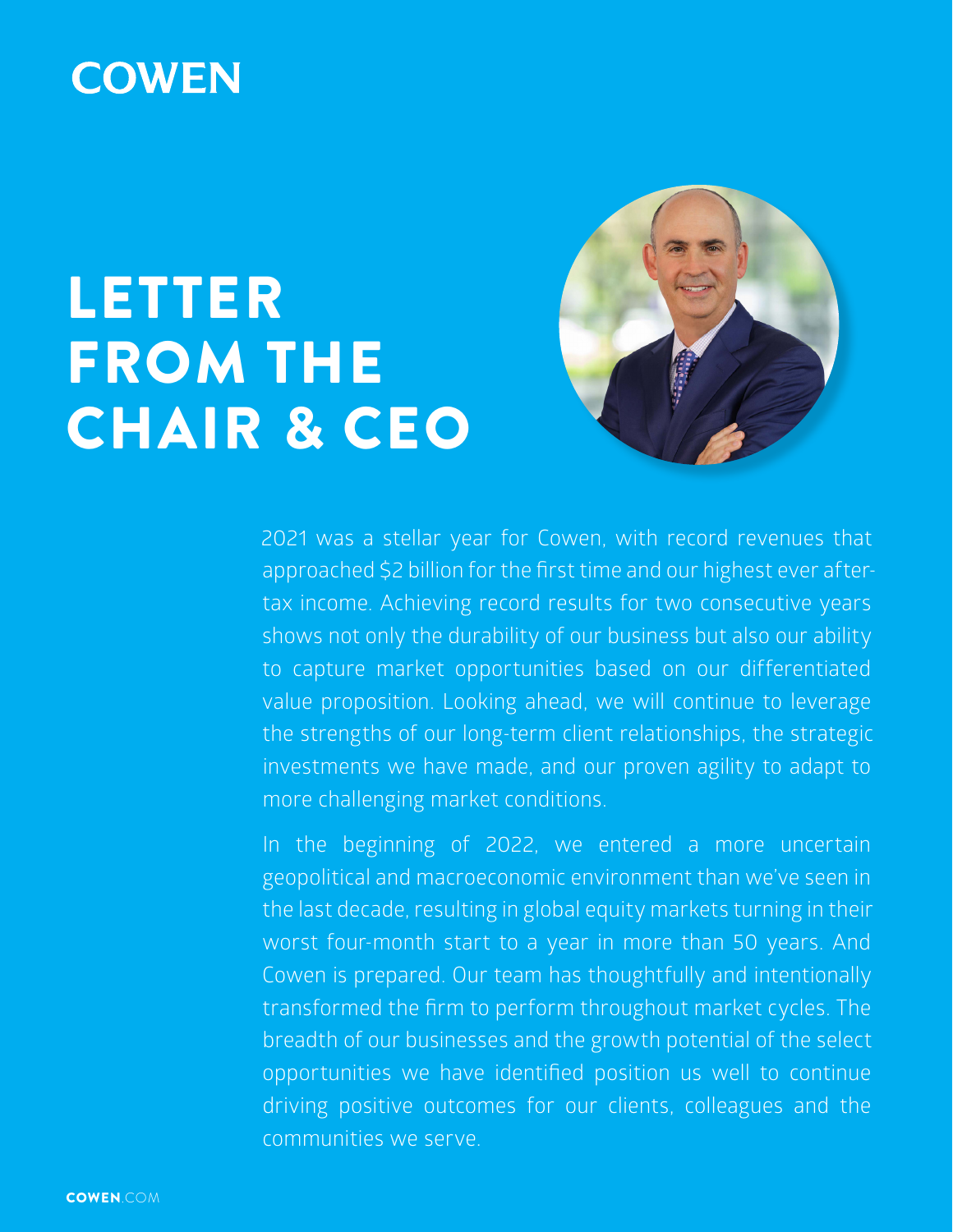As 2021 came to a close, capping a year of record performance for Cowen, we saw changes emerging in the global markets, which accelerated in early 2022. Supply chain disruptions. The lingering effects of the pandemic. Inflation and rising rates. And, tragically, war in Europe. All of these factors have come together to create a more challenging environment, resulting in a shift in many of the investment paradigms to which we have become accustomed over the past decade.

As veterans of an industry that is inherently cyclical, we are prepared to adapt. The combination of our legacy as a 104-yearold firm and the nimbleness of our entrepreneurial mindset enable us to navigate different, choppier market conditions. Our long-term success comes from the fact that we have become a sustainable business with upside potential to grow as we focus our efforts to gain share in areas that are both addressable and accessible.

Our markets business underpins our sustainability. We posted record revenues in 2021, driven by share gains in key areas of focus such as algorithmic trading, prime brokerage and securities finance, as well as our expansion into European trading. The growth of our markets business enables us to offset cyclical declines in other areas of our business, such as a slowdown in capital formation. Clients always have a need to transact with trusted counterparties like Cowen as they reposition their portfolios, generating revenues and driving profitable growth. Arguably, in volatile markets with

#### ... AND GENERATING CONSISTENT ANNUAL SHAREDHOLDER RETURNS

a lot of uncertainty, our ability to provide insights and advice becomes even more critical to our clients.

In investment banking, in addition to our traditional strength in raising capital for companies in industries undergoing meaningful disruption, we are continuing to build our products and capabilities, both organically and through acquisition. We are better positioned today to better serve financial sponsors, including private equity and family offices, which have become important clients for our M&A and capital markets advisory services. We view this as a tailwind for our business, generating resilient growth through the economic cycle, as sponsors have both ample capital and ongoing needs to manage their portfolios. Their decision to do business with Cowen is a function of our industry domain expertise and our long-term, partnership-oriented culture. Our success is also a powerful example of how relationships forged over the past few years truly come to bear in challenging times like these.

At Cowen, we have thoughtfully constructed our firm to give our clients unbiased advice. We have built the product breadth to see and serve the entire landscape of opportunities—

Our long-term success comes from the fact that we AND FRIENDS: have become a sustainable A DECADE OF REVENUE GROWTH... business with upside potential to grow as we focus our efforts to gain share in areas that are both addressable and accessible.

## DEAR SHAREHOLDERS, PARTNERS, COLLEAGUES







## DELIVERING RECORD RESULTS FOR A SECOND CONSECUTIVE YEAR Delivering Record Results for a Second Consecutive Year



<sup>1</sup> Economic Operating Income is presented after taxes starting in 2020 <sup>2</sup> CAGR is based on economic operating income from FY'13 - FY'21





\*Average of annual ROE